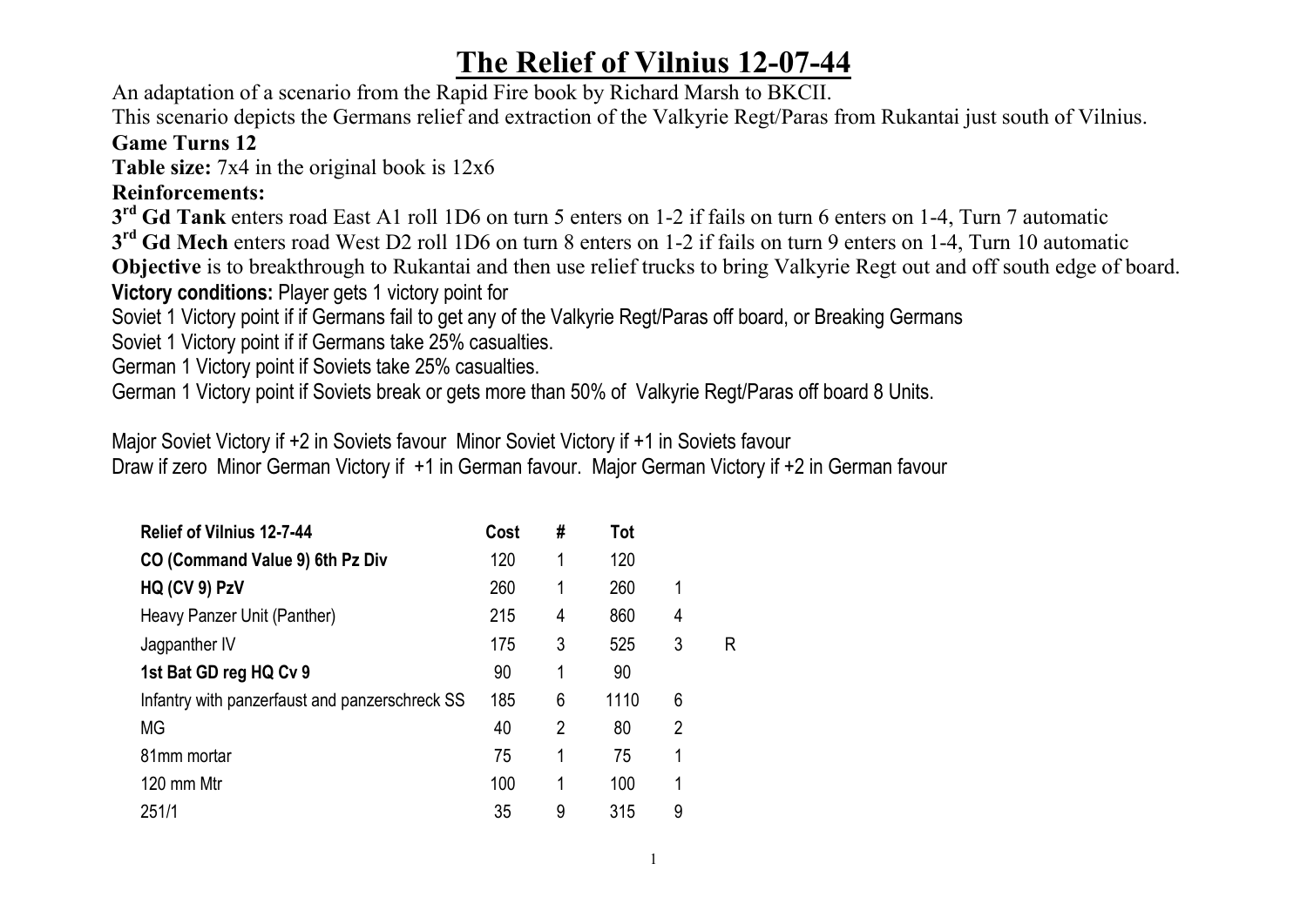| SiG33 150mm Bison                            | 150          | 1              | 150  | 1              | <b>RO</b> |
|----------------------------------------------|--------------|----------------|------|----------------|-----------|
| Engineers with panzerfaust                   | 155          | 4              | 620  | 4              |           |
| FAO (Command Value 7)                        | 30           | 1              | 30   |                |           |
| <b>Relief Trucks</b>                         | 15           | 10             | 150  |                |           |
|                                              |              |                |      |                | 4485      |
| <b>Covering force</b>                        |              |                |      |                |           |
| 2nd Bat/114th PG reg HQ Cv 9                 | 90           | 1              | 90   |                |           |
| Infantry with panzerfaust and panzerschreck  | 165          | 6              | 990  | 6              |           |
| <b>MG</b>                                    | 40           | $\overline{2}$ | 80   | $\overline{2}$ |           |
| 81mm mortar                                  | 75           | 1              | 75   | 1              |           |
| 75mm IG                                      | 80           | 1              | 80   | 1              |           |
| Pak-40 75mm                                  | 105          | 3              | 315  | 3              |           |
| 120 mm Mtr                                   | 100          | 1              | 100  | 1              |           |
| <b>Relief Trucks</b>                         | 15           | 6              | 90   |                |           |
| 105mm Howitzer Wespe                         | 60           | 2              | 120  |                |           |
|                                              |              |                |      |                | 1940      |
| Valkyrie Regt CV 8 set up in Grey area       | 60           | 1              | 60   |                |           |
| Infantry with panzerfaust                    | 95           | 6              | 570  | 6              |           |
| <b>MG</b>                                    | 40           | 2              | 80   | $\overline{2}$ |           |
| SiG33 150mm                                  | 135          | 1              | 135  | 1              | <b>RO</b> |
| Horse tow                                    | 5            | 1              | 5    |                |           |
| 76.2 mm ATG captured Soviet                  | 85           | 1              | 85   | 1              |           |
| Infantry with panzerfaust 16th para Regt Vet | 135          | $\overline{2}$ | 270  | $\overline{2}$ |           |
| 81mm mortar                                  | 75           | 1              | 75   | 1              |           |
|                                              |              |                |      |                | 1280      |
|                                              | <b>Break</b> | 23             | 7705 | 59             |           |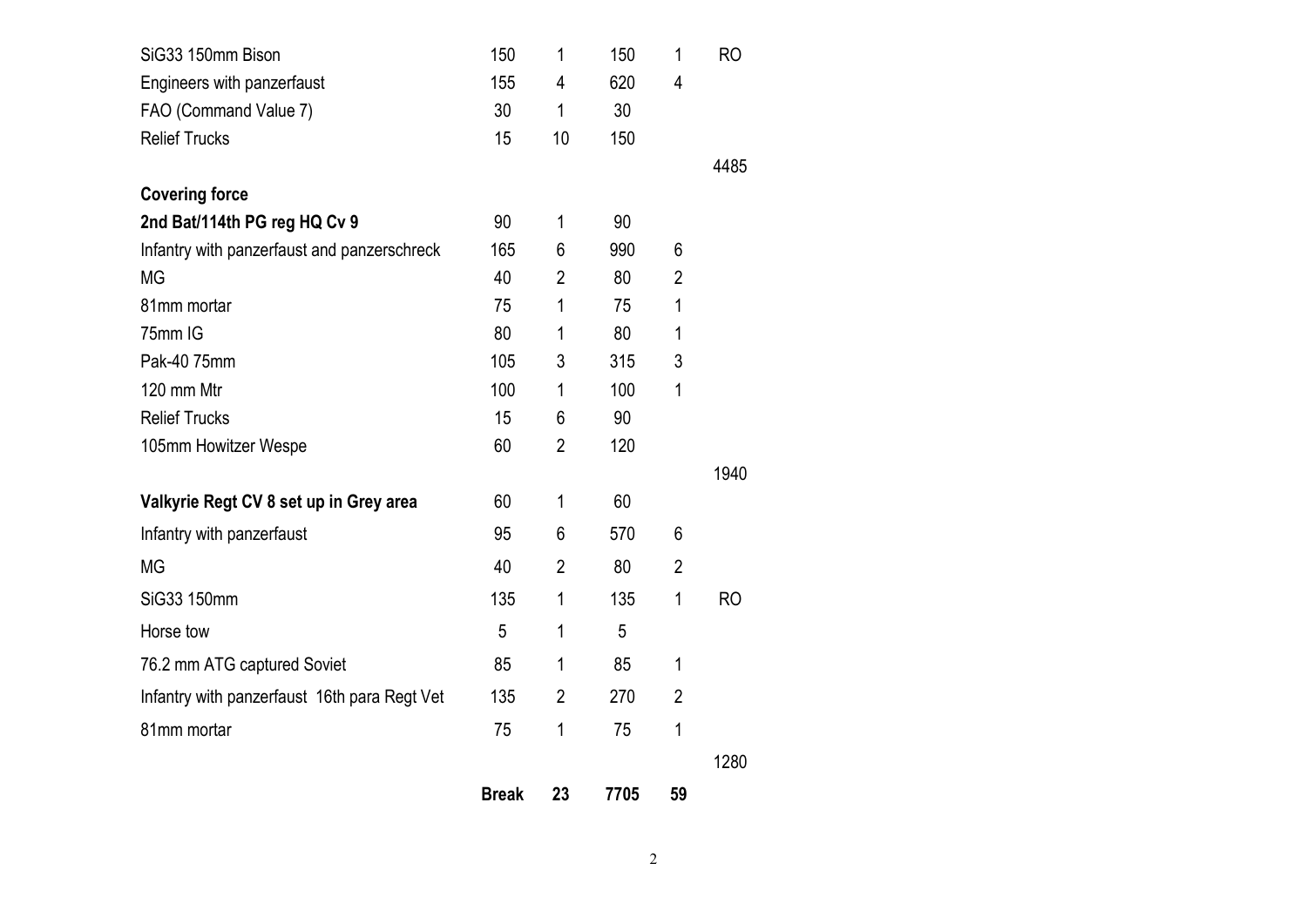| <b>SOVIET FORCES</b>                     | Cost | #              | <b>Tot</b> |                |            |
|------------------------------------------|------|----------------|------------|----------------|------------|
| <b>Initial Defending force</b>           |      |                |            |                |            |
| 10th Gd M/C regtHQ (Command 8)           | 60   | $\mathbf 1$    | 60         |                |            |
| Infantry regulars dug in with bazookas   | 65   | $\overline{2}$ | 130        |                |            |
| Scouts FAO 6                             | 75   | $\overline{2}$ | 150        |                |            |
| White scout Car                          | 35   | $\overline{2}$ | 70         |                | Ο          |
| Mortar 82mm dug in                       | 80   | 1              | 80         |                |            |
| 76.2 mm ATG dug in                       | 95   | 1              | 95         | 1              |            |
| T34/76 late                              | 140  | $\overline{2}$ | 280        | $\overline{2}$ |            |
| M3 half track                            | 40   | $\overline{2}$ | 80         | $\overline{2}$ |            |
| <b>Universal Carriers</b>                | 30   | $\overline{2}$ | 60         | $\overline{2}$ |            |
| <b>Lithuanian Partizans Cv 7</b>         | 30   | $\mathbf 1$    | 30         |                |            |
| Infantry conscript with ATR dug in       | 35   | 6              | 210        | 6              |            |
| MG dug in                                | 45   | 1              | 45         | 1              |            |
| 45mm ATG gun pit                         | 75   | 1              | 75         | 1              |            |
| Horse tow                                | 5    | $\overline{2}$ | 10         |                | 1375       |
| <b>REINFORCEMENTS CO CV8 3RD GD TANK</b> | 90   | 1              | 90         |                |            |
| 18th GD Tank Bat HQ (Cv 8) T34/85        | 185  | 1              | 185        | 1              |            |
| T34/85                                   | 155  | 5              | 775        | 5              |            |
| <b>SU76</b>                              | 80   | $\overline{2}$ | 160        |                | 2 RO       |
| 18th GD MRB HQ (Cv 8)                    | 60   | 1              | 60         |                |            |
| SMG Infantry regulars tank riders        | 65   | 6              | 390        | 6              | <b>LMG</b> |
| <b>MG</b>                                | 40   | 1              | 40         | 1              |            |
| Mortar 82mm                              | 75   | 1              | 75         | 1              |            |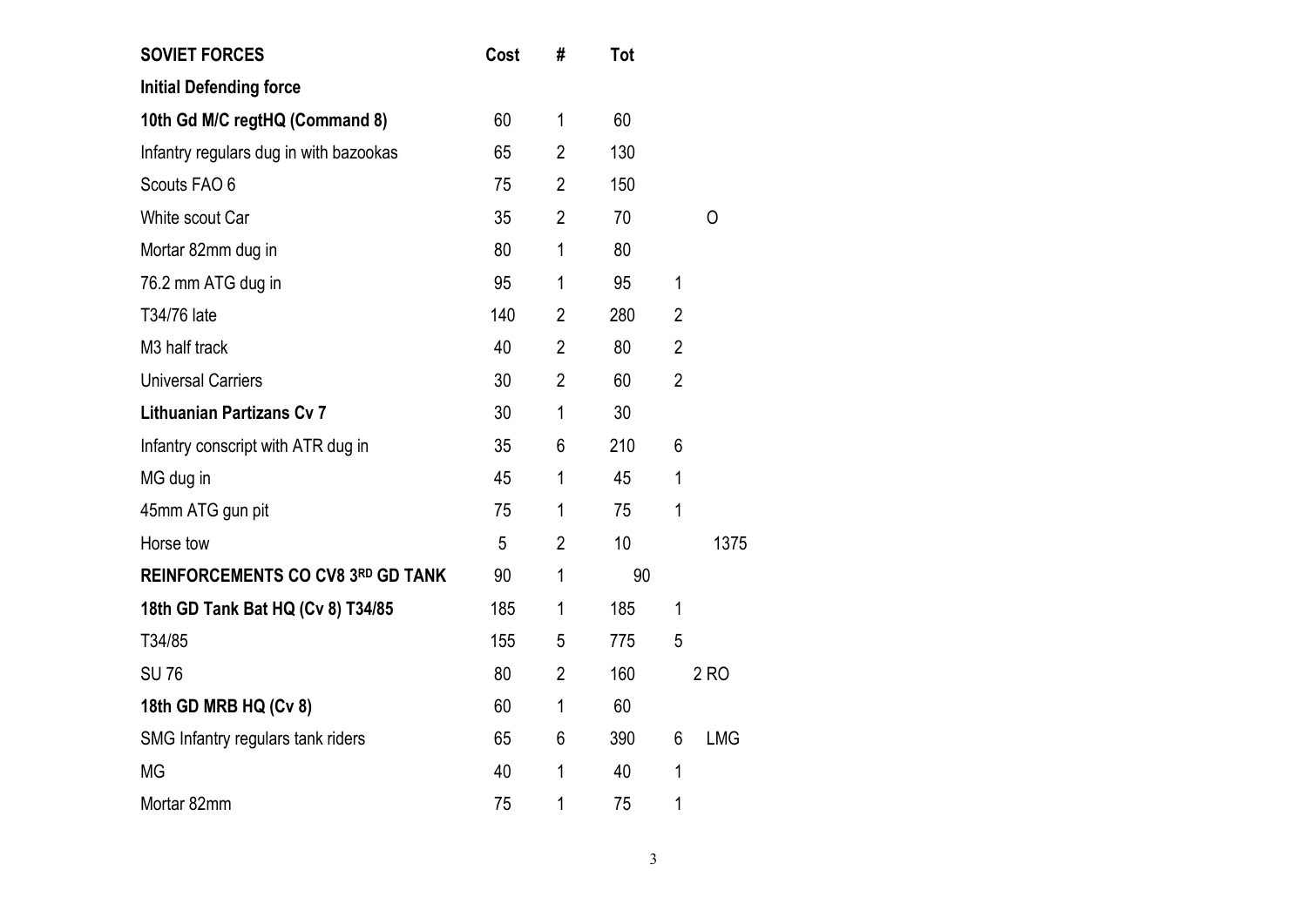| <b>Trucks</b>                         | 15           | 3           | 45   |             |      |
|---------------------------------------|--------------|-------------|------|-------------|------|
| 57 mm ATG                             | 75           | 1           | 75   | 1           |      |
| FAO Cv6                               | 15           | 1           | 15   |             |      |
| 120 mm Mtr                            | 60           | 3           | 180  |             |      |
| <b>REINFORCEMENTS 3RD GD MECH</b>     |              |             |      |             | 2090 |
| 7th GD mech Bat HQ (Cv 8)             | 185          | 1           | 185  | $\mathbf 1$ |      |
| T34/85                                | 155          | 5           | 775  | 5           |      |
| 18th GD MRB 1st Bat HQ (Cv 7)         | 30           | $\mathbf 1$ | 30   |             |      |
| Infantry regulars with ATR            | 50           | 6           | 300  | 6           |      |
| <b>MG</b>                             | 40           | 1           | 40   | 1           |      |
| Mortar 82mm                           | 75           | 1           | 75   | 1           |      |
| <b>Trucks</b>                         | 15           | 9           | 135  |             |      |
| 57 mm ATG                             | 75           | 1           | 75   | 1           |      |
| 18th GD MRB 2nd Bat HQ (Cv 7)         | 30           | $\mathbf 1$ | 30   |             |      |
| Infantry regulars with ATR            | 50           | 6           | 300  | 6           |      |
| <b>MG</b>                             | 40           | 1           | 40   | 1           |      |
| Mortar 82mm                           | 75           | 1           | 75   | 1           |      |
| <b>Trucks</b>                         | 15           | 9           | 135  |             |      |
| 57 mm ATG                             | 75           | 1           | 75   | 1           |      |
| 43rd Tank Regt Cv 8 M4A2 Sherman 75mm | 155          | 1           | 155  | $\mathbf 1$ |      |
| M4A2 Sherman 75mm                     | 125          | 4           | 500  | 4           |      |
| <b>SU 85</b>                          | 145          | 1           | 145  | 1           | R    |
| SP Katyusha                           | 125          | 1           | 125  |             | 3195 |
|                                       | <b>Break</b> | 37          | 6660 | 62          |      |